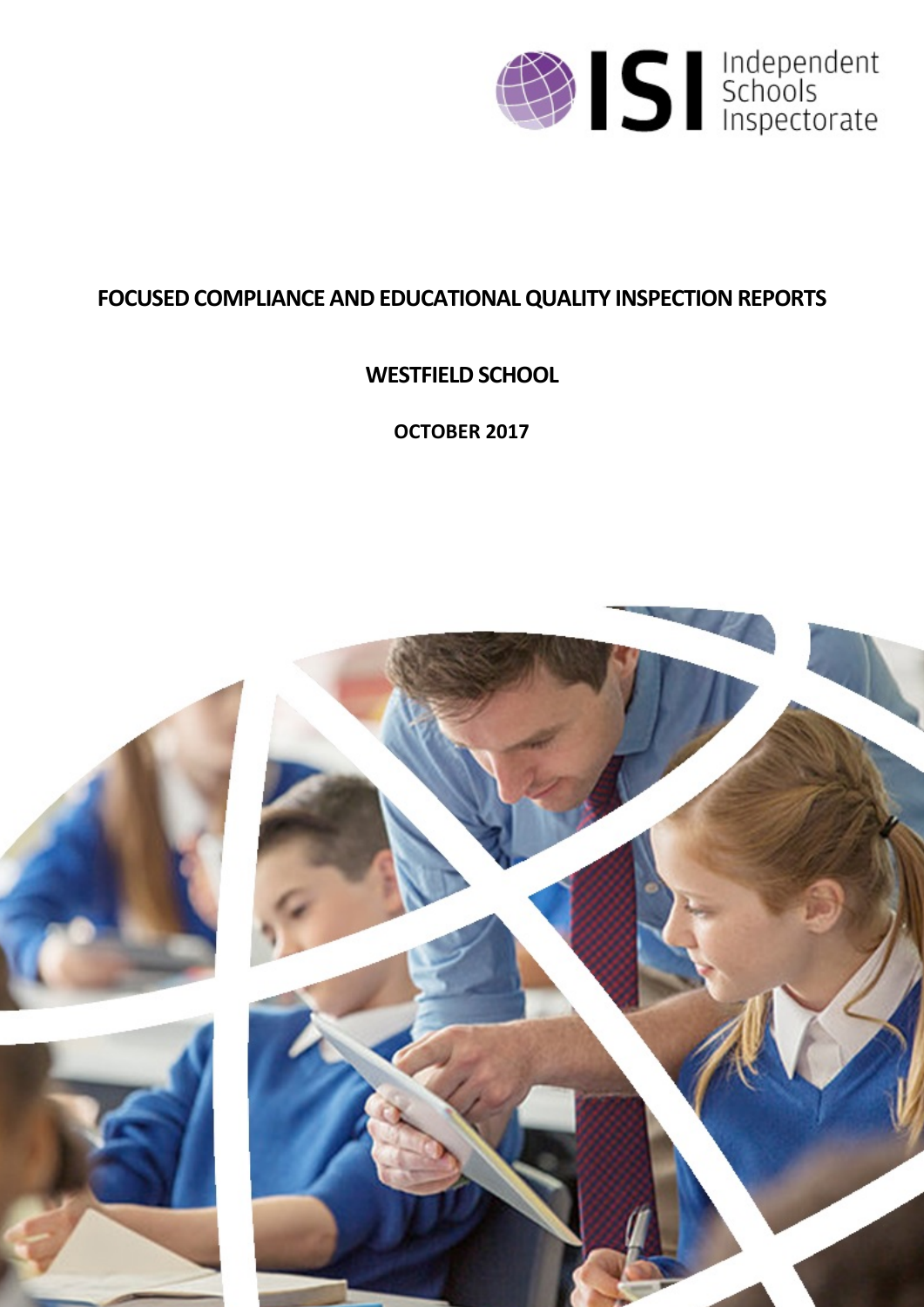**Contents** 2

# **CONTENTS**

|    | <b>SCHOOL'S DETAILS</b>                                              | 3  |
|----|----------------------------------------------------------------------|----|
| 1. | <b>BACKGROUND INFORMATION</b>                                        | 4  |
|    | About the school                                                     | 4  |
|    | What the school seeks to do                                          | 4  |
|    | About the pupils                                                     | 4  |
| 2. | <b>REGULATORY COMPLIANCE INSPECTION</b>                              | 5  |
|    | <b>Preface</b>                                                       | 5  |
|    | <b>Key Findings</b>                                                  | 6  |
|    | <b>PART 1 - Quality of education provided</b>                        | 6  |
|    | PART 2 - Spiritual, moral, social and cultural development of pupils | 6  |
|    | PART 3 - Welfare, health and safety of pupils                        | 6  |
|    | PART 4 - Suitability of staff, supply staff, and proprietors         | 7  |
|    | PART 5 - Premises of and accommodation at schools                    | 7  |
|    | <b>PART 6 - Provision of information</b>                             | 7  |
|    | PART 7 - Manner in which complaints are handled                      | 8  |
|    | PART 8 - Quality of leadership in and management of schools          | 8  |
| 3. | <b>EDUCATIONAL QUALITY INSPECTION</b>                                | 9  |
|    | <b>Preface</b>                                                       | 9  |
|    | <b>Key Findings</b>                                                  | 11 |
|    | Recommendation                                                       | 11 |
|    | THE QUALITY OF PUPILS' ACADEMIC AND OTHER ACHIEVEMENTS               | 12 |
|    | THE QUALITY OF THE PUPILS' PERSONAL DEVELOPMENT                      | 15 |
| 4. | <b>INSPECTION EVIDENCE</b>                                           | 17 |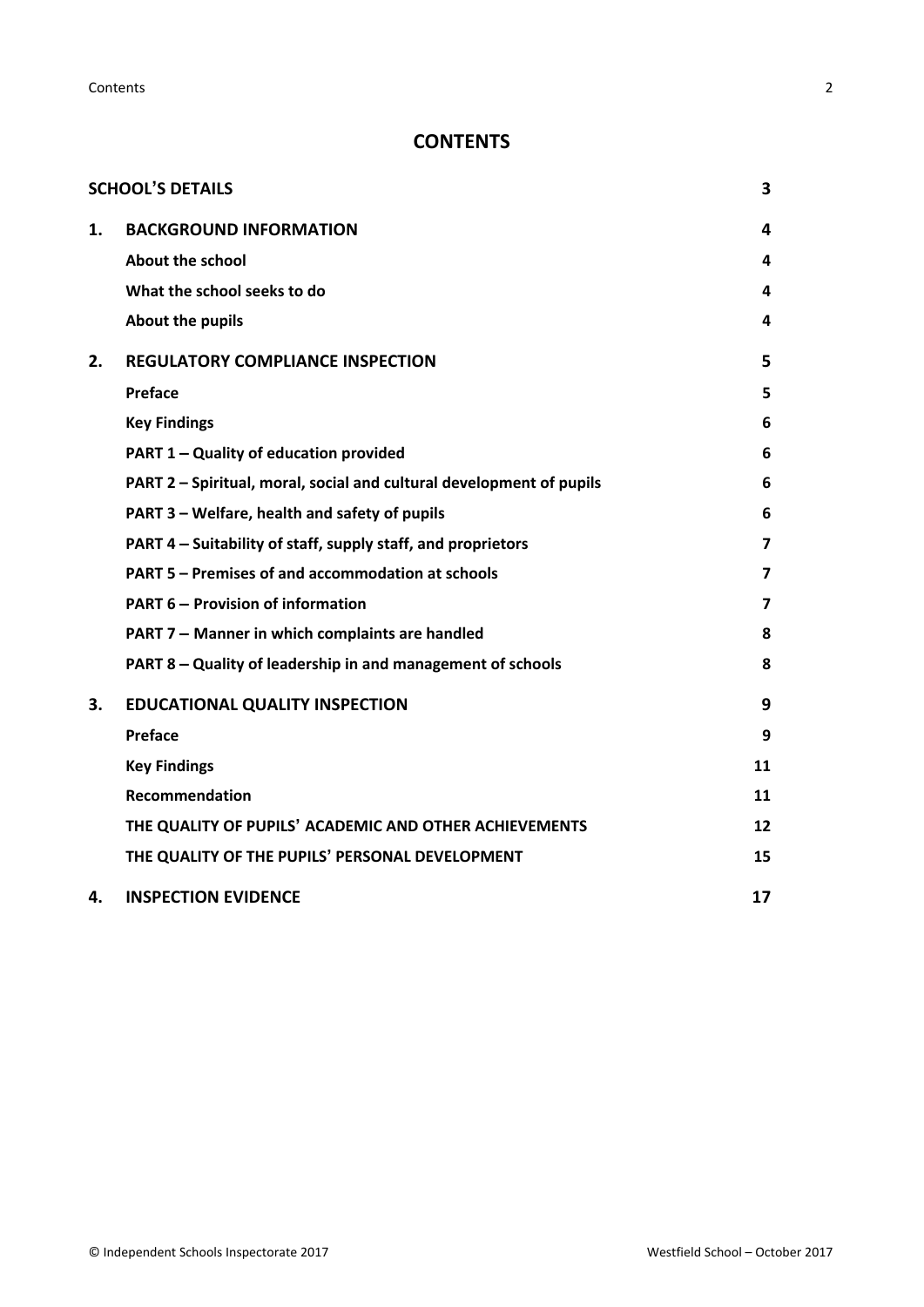# <span id="page-2-0"></span>**SCHOOL'S DETAILS**

| <b>School</b>                    | Westfield School                                                                                 |              |              |     |
|----------------------------------|--------------------------------------------------------------------------------------------------|--------------|--------------|-----|
| <b>DfE</b> number                | 391/6012                                                                                         |              |              |     |
| <b>Registered charity number</b> | 5281143                                                                                          |              |              |     |
| <b>Address</b>                   | Westfield School<br>Oakfield Road<br>Gosforth<br>Newcastle upon Tyne<br>Tyne and Wear<br>NE3 4HS |              |              |     |
| Telephone number                 | 01912 553980                                                                                     |              |              |     |
| <b>Email address</b>             | westfield@westfield.newcastle.sch.uk                                                             |              |              |     |
| Headmaster                       | Mr Neil Walker                                                                                   |              |              |     |
| <b>Chair of governors</b>        | Mrs Jani Keep                                                                                    |              |              |     |
| Age range                        | 3 to 18                                                                                          |              |              |     |
| Number of pupils on roll         | 205                                                                                              |              |              |     |
|                                  | <b>Boys</b>                                                                                      | $\mathbf{1}$ | Girls        | 204 |
|                                  | <b>EYFS</b>                                                                                      | 13           | Junior House | 55  |
|                                  | Senior House                                                                                     | 100          | Sixth Form   | 37  |
| <b>Inspection dates</b>          | 10 to 12 October 2017                                                                            |              |              |     |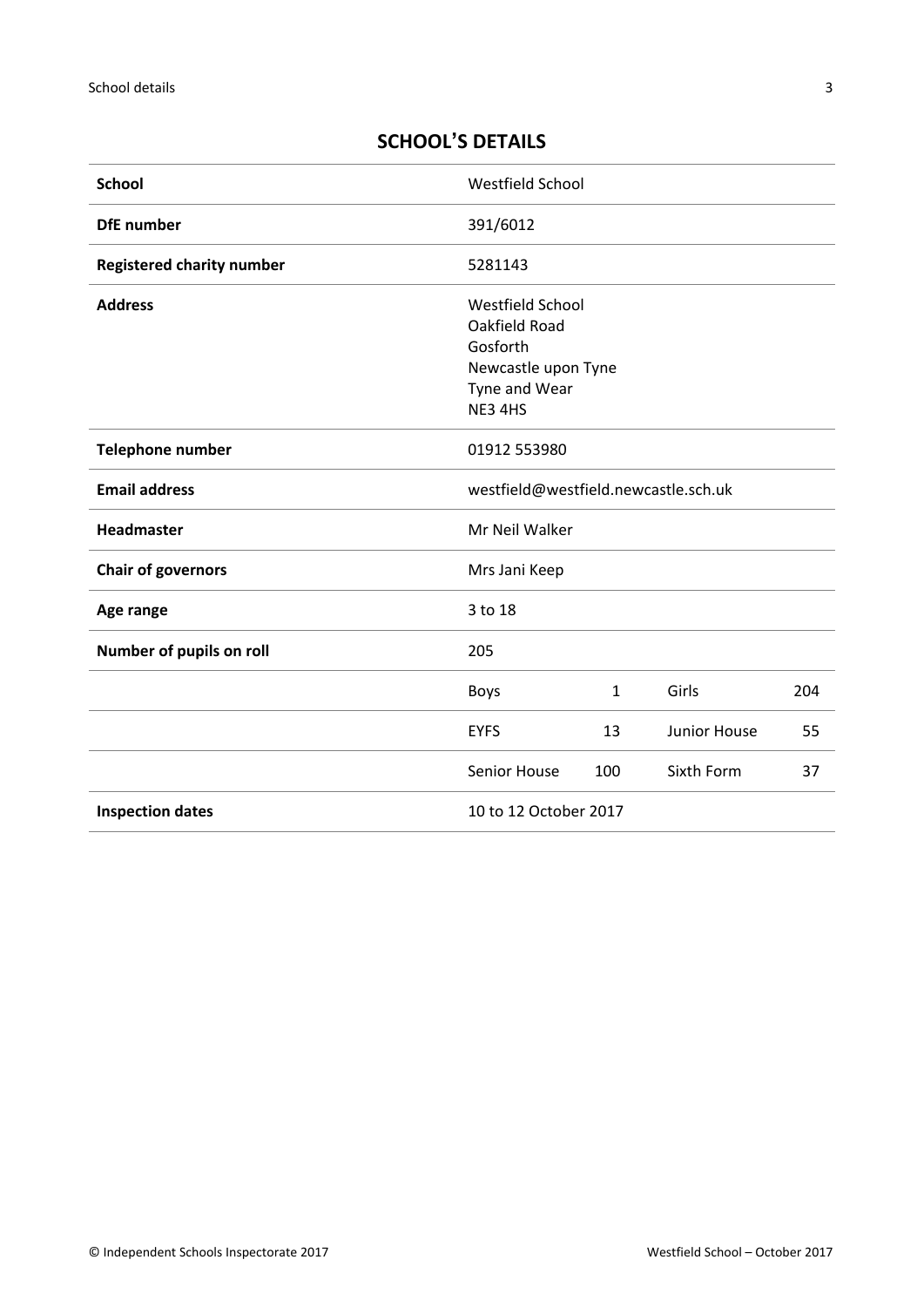# <span id="page-3-0"></span>**1. BACKGROUND INFORMATION**

#### <span id="page-3-1"></span>**About the school**

- 1.1 Westfield School is an independent day school for girls aged between 3 and 18 years. The school is a member of Round Square, an international group of schools sharing the same holistic view of education. Governance is provided through a charity, Northumbrian Educational Trust. The school was founded in 1960 and is situated in Gosforth, a residential suburb of Newcastle upon Tyne.
- 1.2 Since the previous inspection a new chair of governors has been appointed. The Early Years Foundation Stage [EYFS], the junior and senior schools have been brought together. A new headmaster took up his appointment in September 2017. Some A-level teaching is shared with a local independent boys' school and there are also joint activities. A new sixth-form centre, library and reception area have been completed.
- 1.3 The school is organised into four sections: the EYFS, the junior house for pupils in Years 1 to 6, senior house for pupils in Years 7 to 11 and the sixth form.

#### <span id="page-3-2"></span>**What the school seeks to do**

1.4 The school's aim is to provide a first-class education with a global outlook. The school seeks to achieve this through encouraging independence and creativity, perseverance and character to equip girls for their future lives.

### <span id="page-3-3"></span>**About the pupils**

1.5 Pupils come from a culturally diverse range of predominantly business and professional backgrounds and travel from a wide geographical area. Standardised data provided by the school show that pupils in the junior school are of broadly average ability, whilst those in the senior school are of above average ability overall. The small number of sixth-form pupils limits conclusive analysis but their ability is broadly average. There are 77 pupils who are identified as having special educational needs and/or disabilities (SEND), mostly dyslexia or dyscalculia, of whom 30 receive specialist support. Two pupils have an education, health and care plan (EHC). There are 25 pupils for whom English is an additional language (EAL) and their needs are supported primarily by classroom teachers, with four having additional, specialist support. The school identifies 18 pupils as being the more able in the school's population, and the curriculum is modified for them and for four other pupils because of their special talents in sport.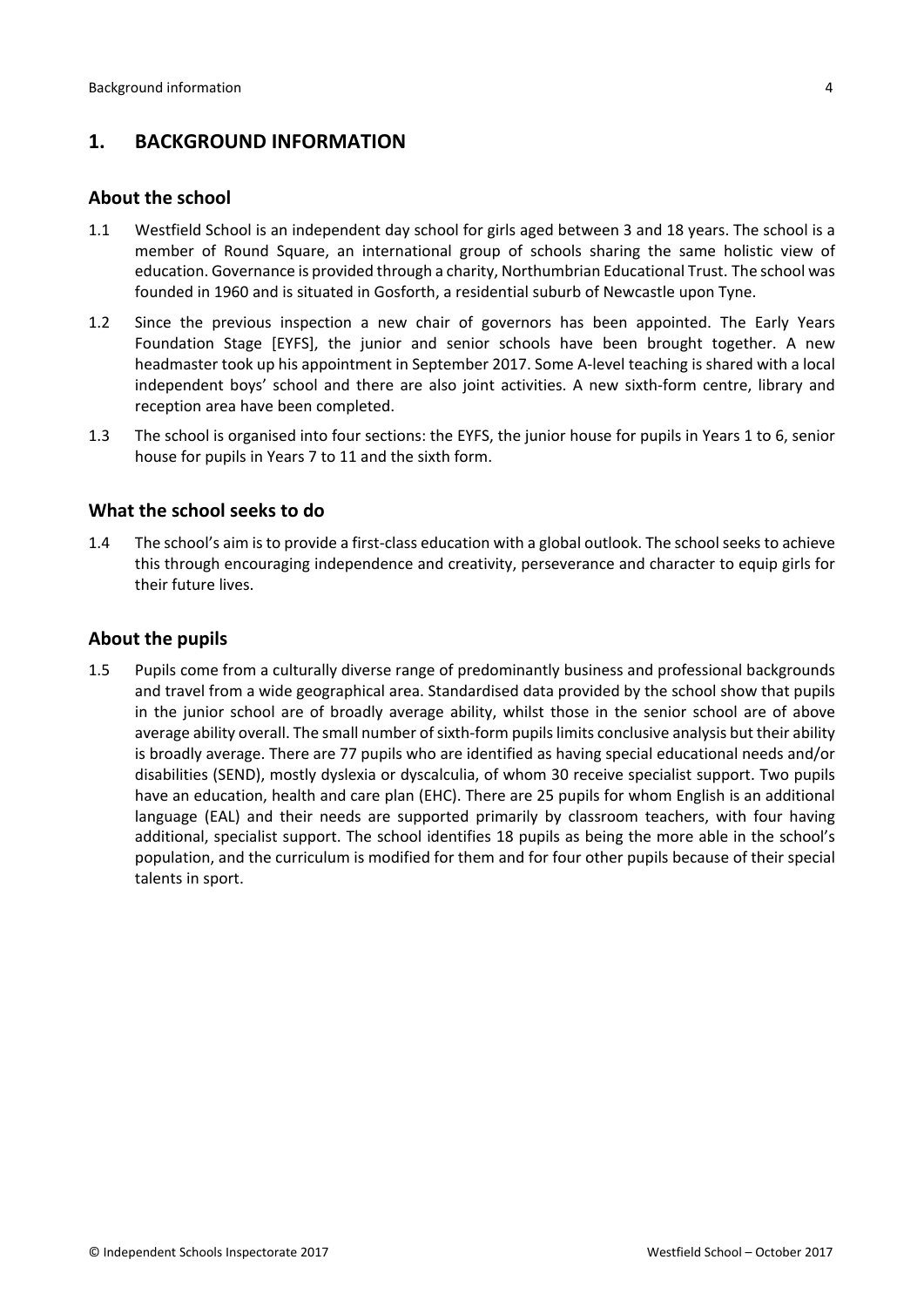## <span id="page-4-0"></span>**2. REGULATORY COMPLIANCE INSPECTION**

#### <span id="page-4-1"></span>**Preface**

The registration authority for independent schools is the Department for Education (DfE), which directs inspection according to a specified frequency or at any time where the DfE has particular concerns about a school. The Independent Schools Inspectorate (ISI) is the body approved by the Secretary of State for the purpose of inspecting schools which are, or whose heads are, in membership of the associations which form the Independent Schools Council (ISC) and reporting on the extent to which they meet the Independent School Standards ('the standards') in the Schedule to the Education (Independent School Standards) Regulations 2014. Accordingly, inspection records whether the school meets each of these standards, which are arranged in eight Parts, each of which is divided into separate paragraphs. The inspection of schools that have early years settings not requiring registration similarly records whether the school complies with key provisions of the Early Years Foundation Stage statutory framework, and for registered settings the full range of the Early Years Foundation Stage provisions is considered. Additionally, the inspection reports on the school's accessibility plan under Schedule 10 of the Equality Act 2010 and the ban on corporal punishment under section 548 of the Education Act 1996. It comments on the progress made by the school in meeting the compliance action points set out in the school's most recent statutory inspection.

All association independent schools will have an inspection within three yearsfrom April 2016, in accordance with the Framework and DfE requirements. The inspection may be of COMPLIANCE ONLY or a combined inspection of EDUCATIONAL QUALITY AND COMPLIANCE depending on a number of factors, including findings from their most recent inspection. Schools judged not to meet the standards may also be subject to a progress monitoring visit before their next routine inspection. The progress monitoring visit will judge whether the school has taken the necessary action to meet any un-met standards identified at their previous inspection.

The inspection was also carried out under the arrangements of the ISC Associations for the maintenance and improvement of the quality of their membership.

**This is a FOCUSED COMPLIANCE INSPECTION which was combined with an inspection of EDUCATIONAL QUALITY, the report of which appears later in this document. The COMPLIANCE inspection reports only on the school's compliance with the standards.** The standards represent minimum requirements and judgements are given either as **met** or as **not met**. All schools are required to meet all the standards applicable to them. Where the minimum requirements are not met, this is clearly indicated in the relevant section of the report and the school is required to take the actions specified. In this focused compliance inspection, key regulations and standards have been inspected in detail. These are the regulations on safeguarding; measures to guard against bullying; arrangements for pupils' health and safety, arrangements to check the suitability of staff; the provision of information to parents; the handling of parents' complaints; and other related aspects of leadership and management. In addition, the standards relating to provision of accommodation for the short-term care of sick and injured pupils are also included. The remaining standards and requirements are deemed to continue to be met unless evidence to the contrary has been found.

Inspections do not include matters that are outside of the regulatory framework described above, such as: an exhaustive health and safety audit; compliance with data protection requirements; an in-depth examination of the structural condition of the school, its services or other physical features; contractual arrangements with parents; an investigation of the financial viability of the school or its accounting procedures.

Inspectors may be aware of individual safeguarding concerns, allegations and complaints as part of the inspection process. Such matters will not usually be referred to specifically in published reports in this document but will have been considered by the team in reaching its judgements.

Links to the full regulations and requirements can be found here: The Education [\(Independent](http://www.legislation.gov.uk/uksi/2014/3283/contents/made) School Standards) [Regulations](http://www.legislation.gov.uk/uksi/2014/3283/contents/made) 2014, Early Years Foundation Stage Statutory [Framework.](https://www.gov.uk/government/publications/early-years-foundation-stage-framework--2)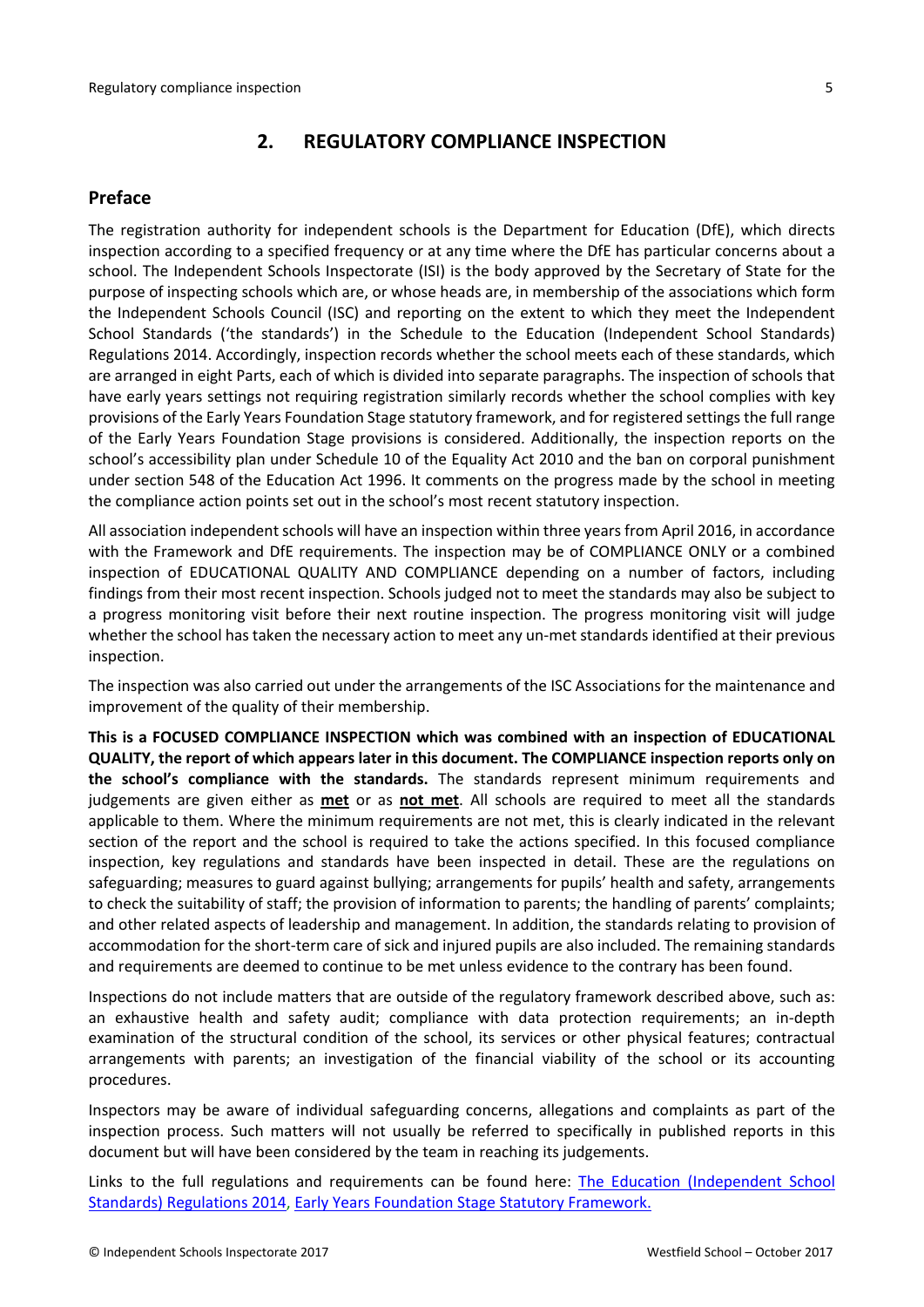## <span id="page-5-0"></span>**Key Findings**

2.1 The school does not meet all of the required standards in the schedule to the Education (Independent School Standards) Regulations 2014, and relevant requirements of the statutory framework for the Early Years Foundation Stage, and associated requirements, and should take immediate action to remedy deficiencies as detailed below.

# <span id="page-5-1"></span>**PART 1 – Quality of education provided**

- 2.2 In the junior school, the school uses its own framework to determine attainment, instead of the national framework.
- 2.3 At GCSE in the years 2014 to 2015, performance was above the national average for maintained schools.
- 2.4 In the sixth form, A-level results in the years 2014 to 2015 were in line with the national average for sixth formers in maintained schools.
- 2.5 The curriculum is documented, supported by appropriate plans and schemes of work for the pupils and covers the required breadth of material. The teaching enables pupils to make good progress, encompasses effective behaviour management and is supported by suitable resources. A suitable framework for the assessment of pupils' performance is in place.
- **2.6 The standards relating to the quality of education [paragraphs 1–4] are met.**

## <span id="page-5-2"></span>**PART 2 – Spiritual, moral, social and cultural development of pupils**

- 2.7 Principles and values are actively promoted which facilitate the personal development of pupils as responsible, tolerant, law-abiding citizens.
- **2.8 The standard relating to spiritual, moral, social and cultural development [paragraph 5] is met.**

# <span id="page-5-3"></span>**PART 3 – Welfare, health and safety of pupils**

- 2.9 Good behaviour is promoted; bullying is prevented so far as reasonably practicable; health and safety requirements are met, including those relating to fire safety; provision is made for first aid. Pupils are properly supervised; admission and attendance registers are maintained, as required, and there is a strategic approach to risk assessment. A disability access plan is in place.
- 2.10 Arrangements are made to safeguard and promote the welfare of pupils but the school has not implemented its policies and guidelines for the appointment of staff as required by *Keeping Children safe in Education*. Not all of the necessary checks on staff have been made before appointment, including those against the barred list, and against the lists of those prohibited from teaching, and from management.
- **2.11 The standards relating to welfare, health and safety in paragraphs 9-16, the requirement of Schedule 10 of the Equality Act 2010, and the ban on corporal punishment under section 548 of the Education Act 1996 are met but those in paragraphs 7 (a) and (b) [safeguarding] are not met.**

#### **Action point 1**

 **ensure that all checks on staff are completed before appointment, in line with guidance issued by the Secretary of State, in particular checks against the barred list, and against the lists of those prohibited from teaching, and from management [paragraphs 7 (a) and (b)].**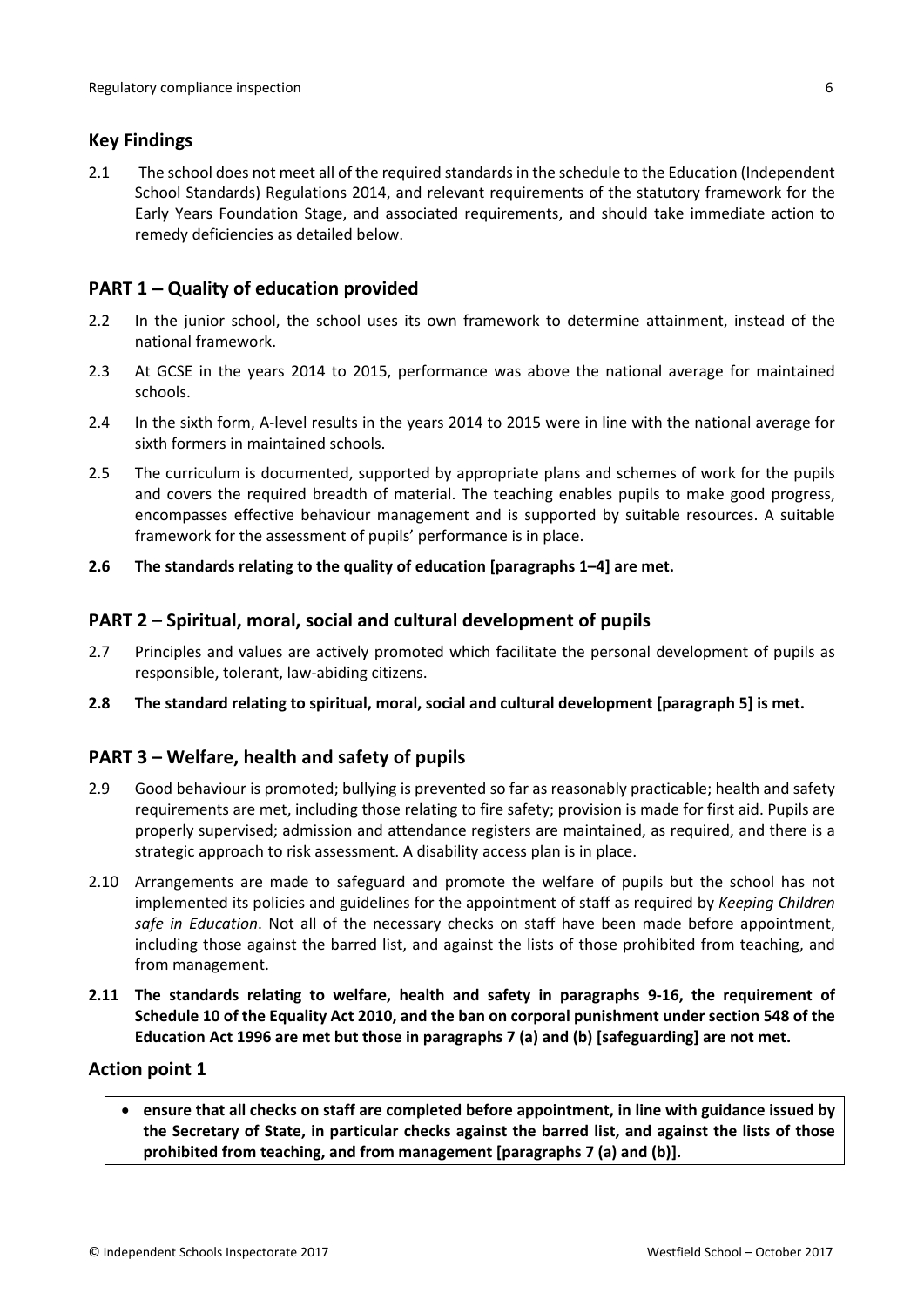# <span id="page-6-0"></span>**PART 4 – Suitability of staff, supply staff, and proprietors**

- 2.12 The school does not always make appropriate checks to ensure the suitability of staff, supply staff and proprietors, and the centralised register of checks is not kept as required.
- 2.13 The school does not always make appropriate checks of medical fitness, identity or obtain an enhanced criminal record disclosure before appointment, or make suitable provision if the criminal record check is delayed. The centralised record of the checks, including the dates when the checks were undertaken, is incomplete, and it was not possible for the school to correct all of the omissions and errors before the end of the inspection.
- 2.14 The standards relating to the suitability of those in contact with pupils at the school in paragraphs **18, 20 and 21 are not met.**

## **Action point 2**

 **the school must ensure that all staff, supply staff and proprietors have the required checks, in particular checks of medical fitness, and identity; that these and all other checks, including an enhanced criminal record check, are made prior to appointment, and that the checks are entered correctly onto the centralised record [paragraphs 18(2) (c) (i) and (ii), (d) and (3); 20 (6) (b) (ii); 21 (3) (a) (i) to (iv) and (vii), (b), (6) and (7)].**

## <span id="page-6-1"></span>**PART 5 – Premises of and accommodation at schools**

- 2.15 Suitable toilet, changing and showering facilities for pupils and appropriate accommodation for their medical and therapy needs are provided. The premises are maintained to a standard commensurate with health and safety; acoustics and lighting are appropriate; water provision is adequate. Suitable outdoor space is provided for physical education and outdoor play.
- **2.16 The standards in paragraphs 23 to 29 relating to the premises and accommodation are met.**

# <span id="page-6-2"></span>**PART 6 – Provision of information**

2.17 A range of information is variously published, provided or made available to parents, inspectors and the Department for Education. These include details about the proprietor, the ethos of the school and the curriculum, and of the school's arrangements for admission, behaviour and exclusions, bullying, health and safety, first aid, details of the complaints procedure, and the number of complaints registered under the formal procedure during the preceding school year, and the provision for those with education, health and care plans or English as an additional language. They also include particulars of the school's academic performance during the preceding school year, and its results in public examinations, inspection reports and (for parents only) a report at least annually of their own child's progress. The safeguarding policy is posted on the school's website.

#### **2.18 The standard relating to the provision of information [paragraph 32] is met.**

## <span id="page-6-3"></span>**PART 7 – Manner in which complaints are handled**

2.19 Parental complaints, if any, are handled effectively through a three-stage process, (informal, formal and a hearing before a panel of three, one of whom is independent of the school). Each stage has clear time scales, and at the third stage the panel can make findings and recommendations which are communicated to the complainant. Records are kept appropriately, including of any action taken, whether or not a complaint is successful.

#### **2.20 The standard relating to the handling of complaints [paragraph 33] is met.**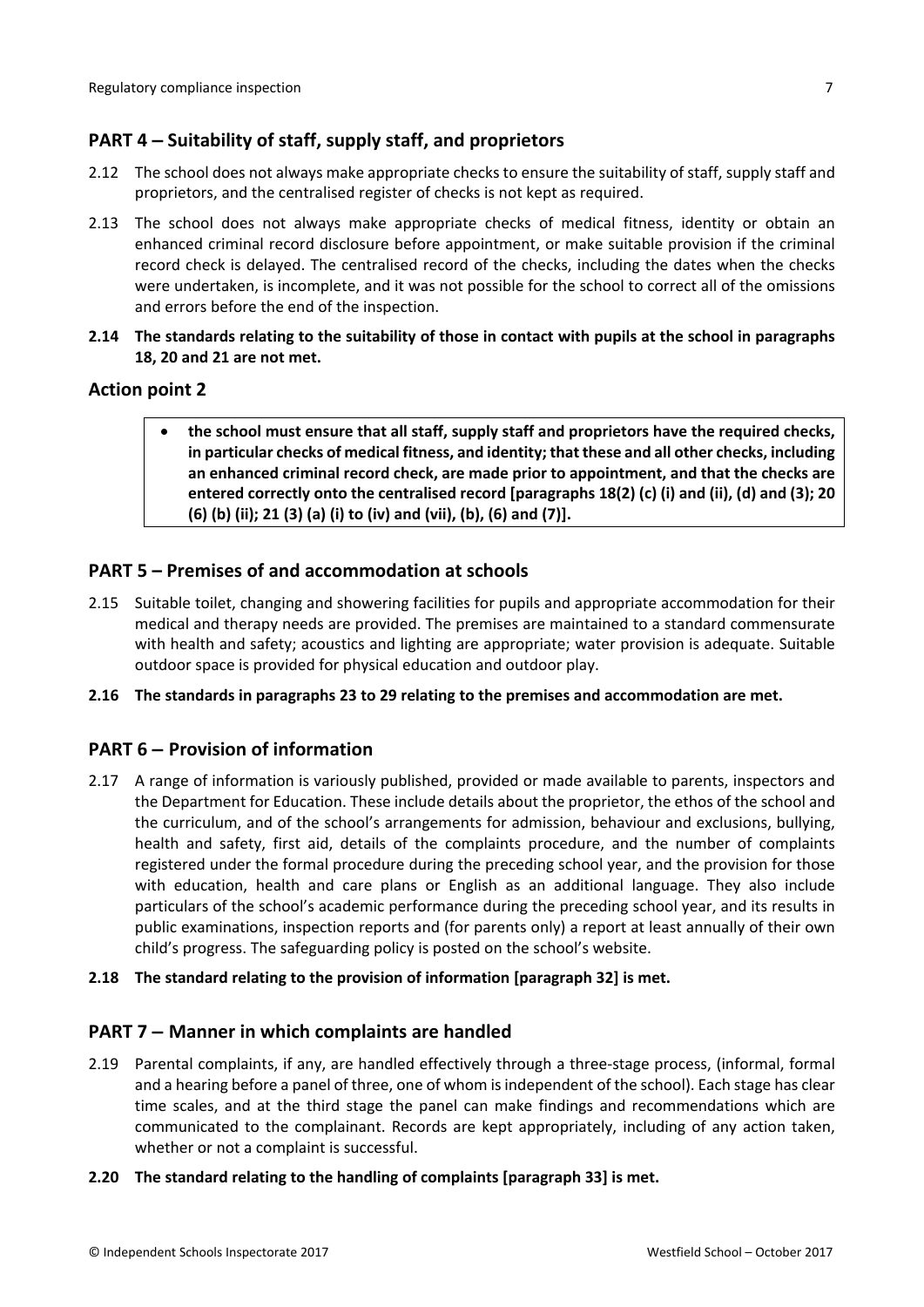## <span id="page-7-0"></span>**PART 8 – Quality of leadership in and management of schools**

- 2.21 The proprietor has not always ensured that the leadership and management demonstrate good skills and knowledge, and fulfil their responsibilities effectively, because the standards relating to the suitability of staff, supply staff and proprietors are not consistently met. Leadership and management do, however, actively promote the well-being of the pupils.
- **2.22 The standard relating to leadership and management of the school in sub-paragraph 34 (1) (c) [promotion of the well-being of pupils] is met, but those in sub-paragraphs 34 (1) (a) and (b) [demonstration of good skills and fulfilment of responsibilities] are not met.**

### **Action point 3**

 **the school must ensure that those having leadership and management responsibilities demonstrate good skills and knowledge and fulfil their responsibilities effectively so that the independent school standards are met consistently [paragraph 34 (1) (a) and (b)].**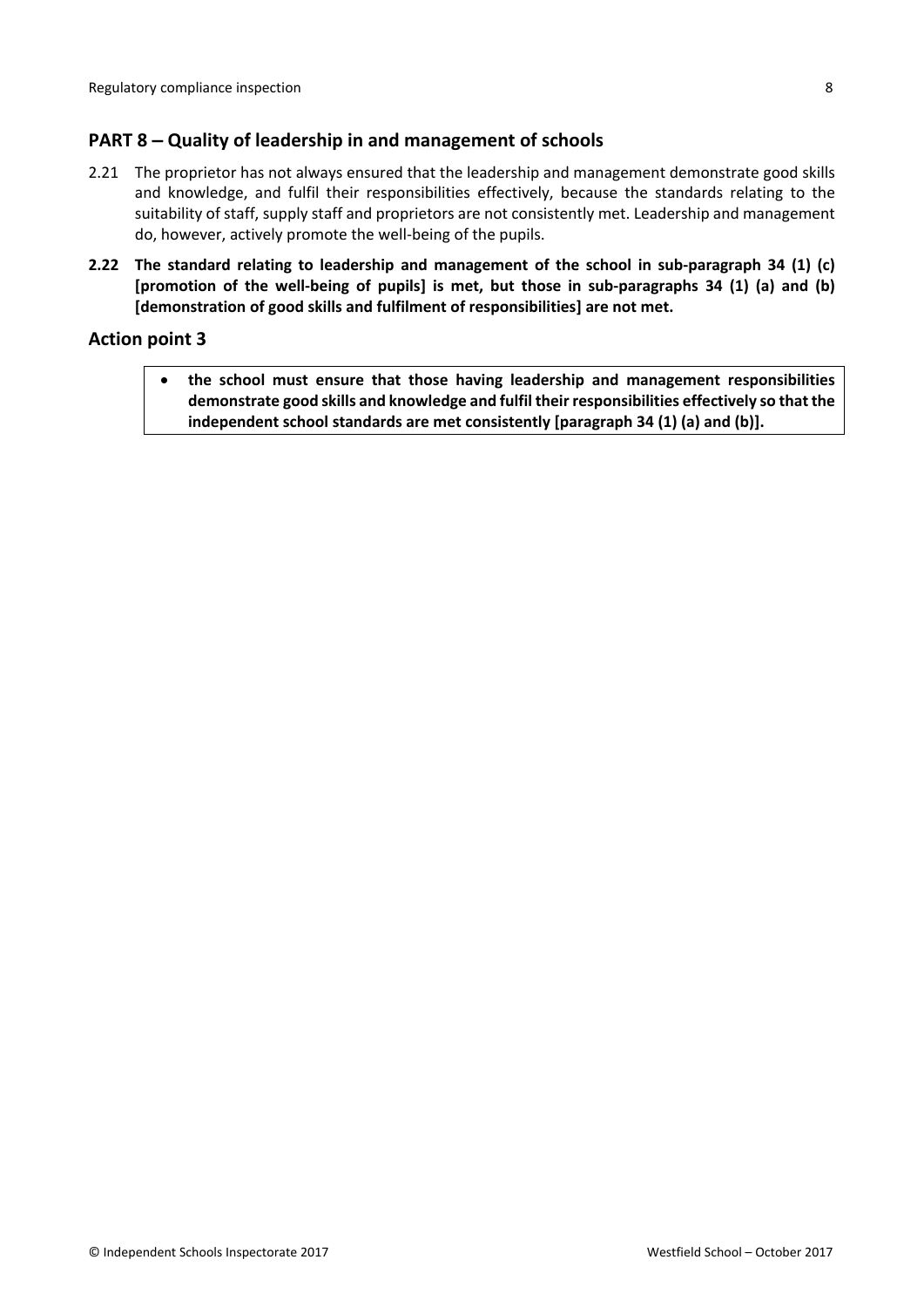# <span id="page-8-0"></span>**3. EDUCATIONAL QUALITY INSPECTION**

## <span id="page-8-1"></span>**Preface**

**The EDUCATIONAL QUALITY inspection reports on the quality of the school's work**. It focuses on the two key outcomes:

- The achievement of the pupils, including their academic development, and
- The personal development of the pupils.

Since the school was last inspected, the framework for inspection has changed. The current inspection framework uses different criteria and arrangements for grading from those used in previous inspection frameworks. The judgements made on this inspection are, therefore, not directly comparable to judgements made on previous inspections.

All independent schools are required to meet the requirements of the Independent School Standards. However, different inspectorates apply different frameworks that are suited to the different types of schools they inspect. The ISI terminology reflects quality judgements that are at least equivalent to those used by the national inspectorate, Ofsted. ISI reports do not provide a single overarching judgement for the school but instead give a clear judgement about key outcomes for pupils and information on the quality of the school's work.

**The headline judgements must include one of the ISI descriptors 'excellent', 'good', 'sound' or 'unsatisfactory'.**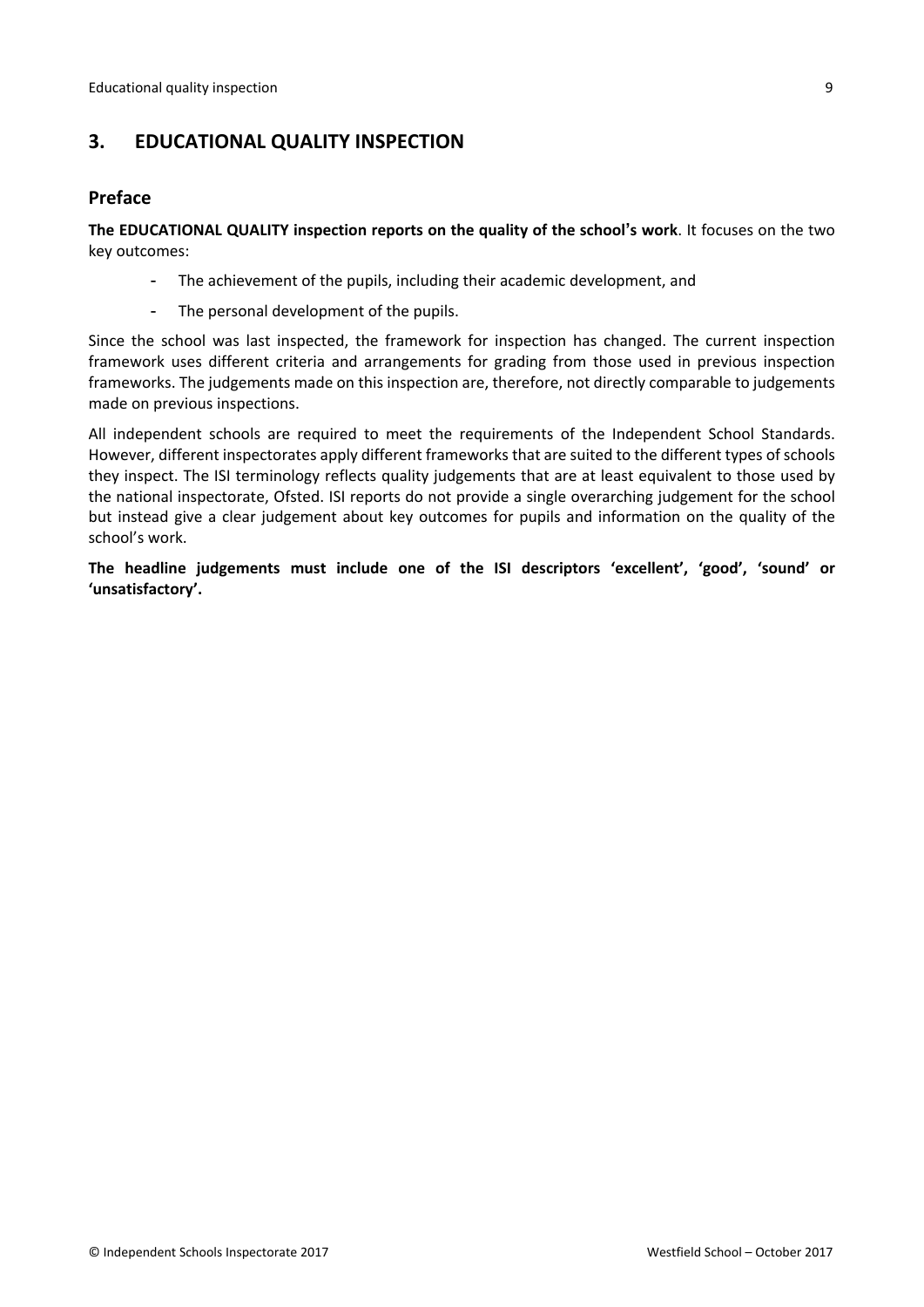Where necessary, National Curriculum nomenclature is used to refer to year groups in the school. Where the school's own names differ from those used nationally, the details are given in the table below:

#### *Early Years Foundation Stage Setting*

| $\mid$ School name | National Curriculum name |
|--------------------|--------------------------|
| Nursery            | Nurserv                  |
| Kindergarten       | Reception                |

#### *Junior House*

| School name | <b>National Curriculum name</b> |  |
|-------------|---------------------------------|--|
| Transition  | Year 1                          |  |
| Lower 1     | Year 2                          |  |
| Upper 1     | Year 3                          |  |
| Lower 2     | Year 4                          |  |
| Upper 2     | Year 5                          |  |
| Lower 3     | Year 6                          |  |

#### *Senior House*

| School name        | National Curriculum name |  |
|--------------------|--------------------------|--|
| Upper 3            | Year 7                   |  |
| Lower 4            | Year 8                   |  |
| Upper 4            | Year 9                   |  |
| Lower 5            | Year 10                  |  |
| Upper 5            | Year 11                  |  |
| Lower Sixth        | Lower Sixth              |  |
| <b>Upper Sixth</b> | <b>Upper Sixth</b>       |  |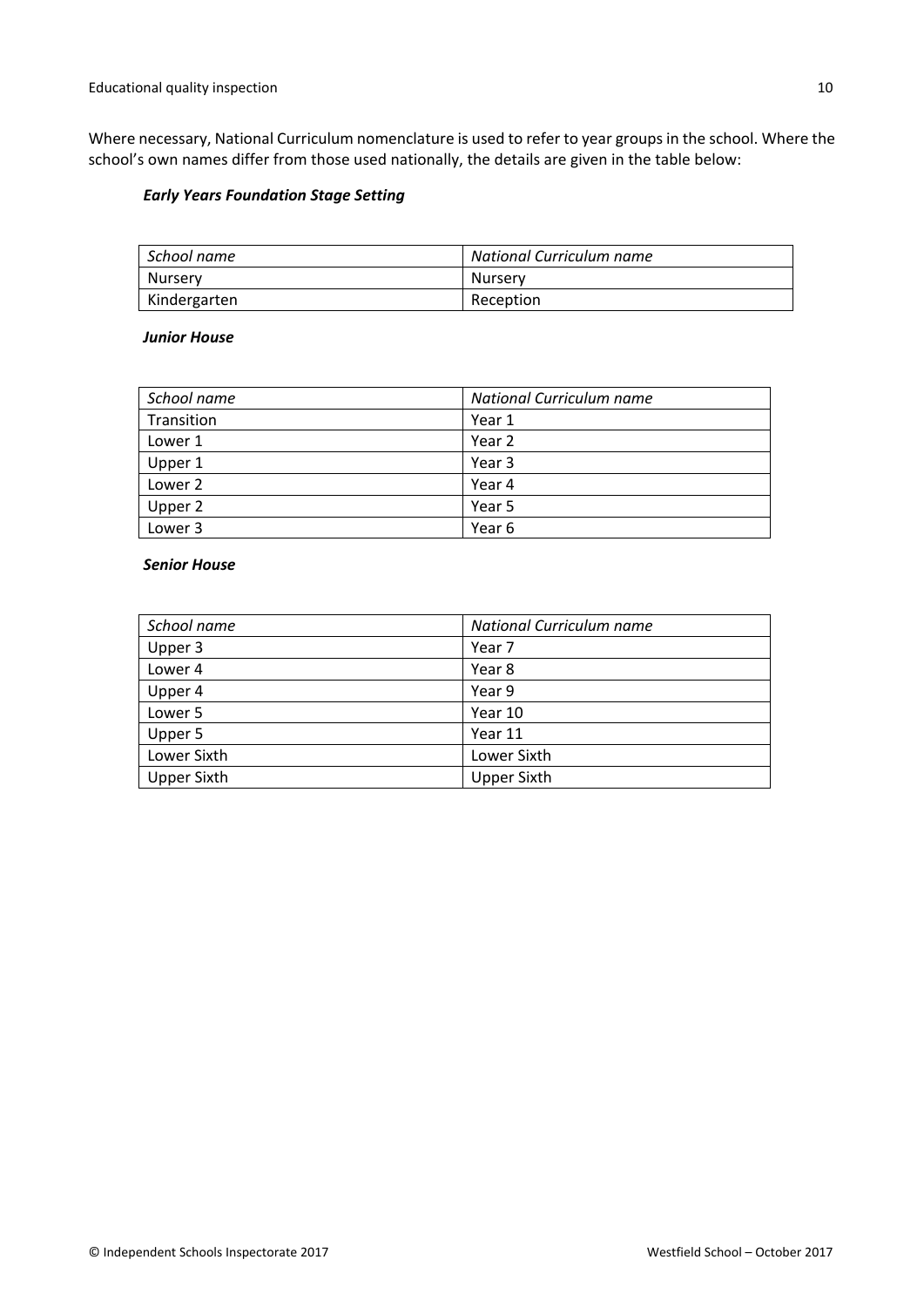# <span id="page-10-0"></span>**Key Findings**

- 3.1 The quality of the pupils' academic and other achievements is good.
	- Pupils make good progress overall, including those with SEND and EAL.
	- Pupils have good levels of knowledge, skills and understanding and have very positive attitudes to study, showing perseverance.
	- Pupils are excellent communicators, can apply numeracy confidently and have well developed information, communication and technology (ICT) skills.
	- Pupils are successful in an extensive range of extra-curricular activities and achieve well, notably in Young Enterprise.
	- Sometimes more able pupils do not progress sufficiently within class when teaching lacks suitable challenge.
	- Pupils do not always take initiative or demonstrate independence because teaching is too closely directed.
- 3.2 The quality of the pupils' personal development is excellent.
	- Pupils have well-rounded personalities, a highly developed self-awareness and are socially mature.
	- Pupils are notably respectful and supportive of one another and articulate their feelings clearly.
	- Pupils make an outstanding contribution to the school and the wider community, fulfilling the school's ethos and its emphasis upon internationalism.
	- Pupils from the EYFS upwards are highly respectful of and value greatly the diversity of their own community.

# <span id="page-10-1"></span>**Recommendation**

- 3.3 The school is advised to make the following improvement:
	- Ensure that all teaching promotes independence, and offers suitable challenge for the more able pupils.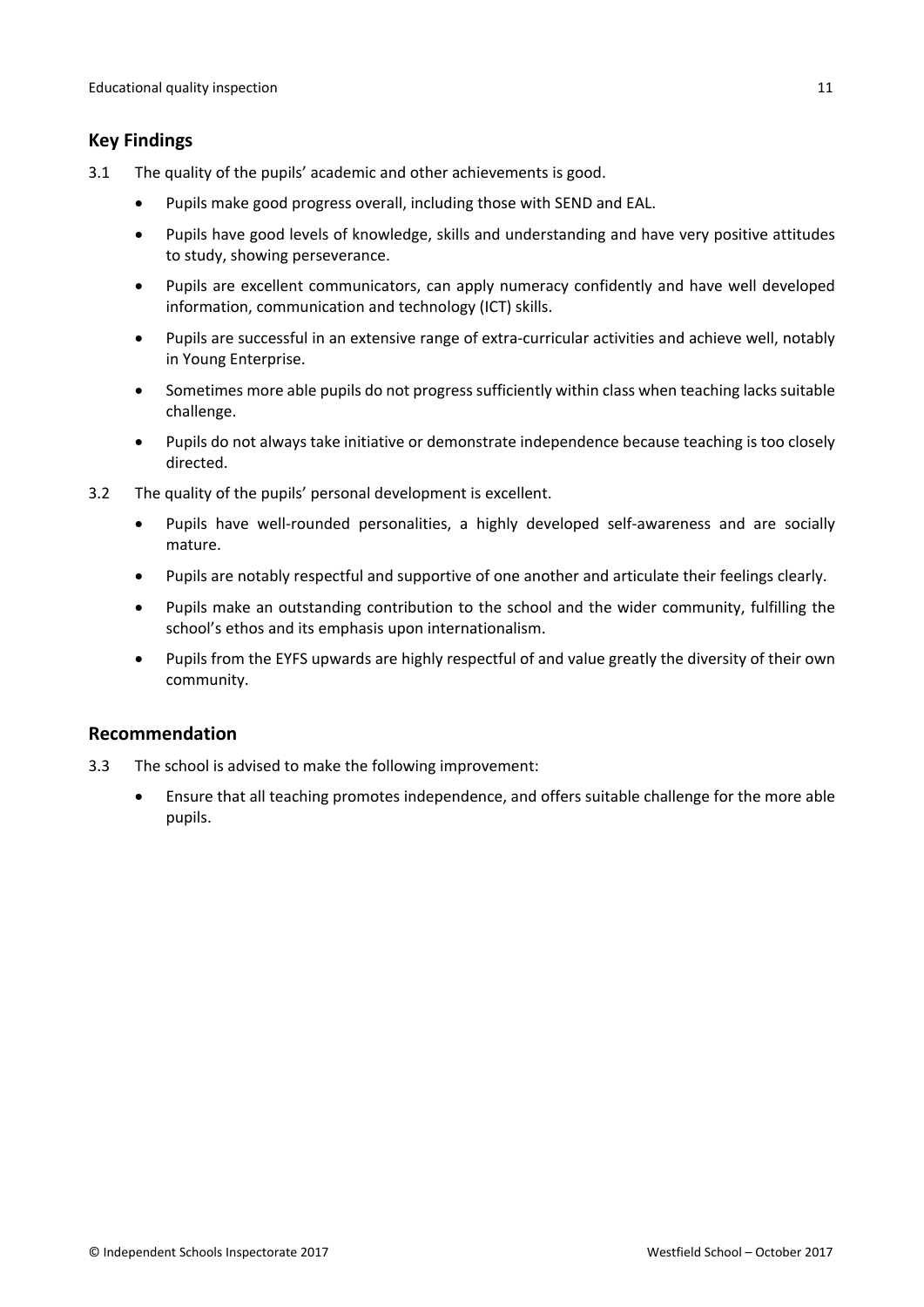## <span id="page-11-0"></span>**THE QUALITY OF PUPILS' ACADEMIC AND OTHER ACHIEVEMENTS**

- 3.4 The quality of pupils' academic and other achievements is good.
- 3.5 Pupils of all ages achieve well and so ensure the fulfilment of the school's aims. Pupils are determined and set themselves realistic yet demanding targets by which to measure their success. Attainment by children within the EYFS is strong across all of the seven areas of learning, and they are making good progress towards the Early Learning Goals. This is due to a thorough assessment of each child's development at entry and regular formal and informal assessment. The Early Years 'welcome book' helps parents to contribute to their child's progress, and they also enable recognition of a child's achievements outside school. The recommendation of the previous inspection to involve parents more fully in assessment practices is thus fully met.
- 3.6 Pupils' attainment and progress in the junior school cannot be measured against nationally standardised data. Their attainment as observed in lessons and evident in scrutiny of work is judged to be good. Pupils develop strong basic skills of grammar, punctuation and spelling through a rigorous approach to teaching, noted where Year 3 pupils learned to use speech marks correctly in their writing. Junior age pupils make good progress, assisted by well organised teaching, helpful feedback on their work, and a well resourced curriculum. Sometimes the more able, both here and within the senior school, make less progress because the tasks they are given do not challenge them sufficiently. Occasionally tasks are not modified appropriately to meet fully the needs of pupils with SEND or EAL.
- 3.7 Nationally standardised data for the Years 2014 to 2015 show that pupils' attainment at GCSE has been above the national average for pupils in maintained schools. These levels appear to have been maintained in 2016 and 2017. This is enabled by teaching which focuses closely upon examination requirements, and shows strong subject knowledge. Results at A level for the same period have been in line with the national average for sixth formers in maintained schools. In 2017 all pupils within Year 13 who wished to obtain entry to university did so. Other pupils secured places on art foundation courses, at drama schools or on internships. The breadth of courses to which they gained admission is indicative of the success of the school's philosophy which encourages pupils to understand and pursue their unique talents and abilities. Pupils' progress throughout the school benefits from small class sizes which enable individual attention, and a curriculum which is modified sensitively according to the needs of each individual pupil. In their responses to the questionnaire the overwhelming majority of parents expressed satisfaction with the way in which the school meets their child's needs, the impact of teaching and the range of subjects which is provided.
- 3.8 No nationally standardised data are available to indicate pupils' progress in the senior school. The school's own data show that pupils make the most rapid progress within Years 7 to 9. Inspection evidence confirms this and shows that progress both to GCSE and onwards to A level is also good across the vast majority of subjects. This progress benefits from detailed lesson planning and teaching which is characterised by expertise and enthusiasm. In responses to pre-inspection questionnaires, almost all pupils said that they make good progress. Inspection evidence supports this view. Pupils with EHC plans make excellent progress through the extensive additional support they receive. Pupils with EAL and SEND make good progress through their own determination to succeed, individual attention in the classroom and the willingness of staff to provide additional help. Scrutiny of pupils' work showed that marking is regular and constructive, enabling good progress. Mistakes in the accuracy of written English are corrected appropriately, thus meeting the recommendation of the previous inspection.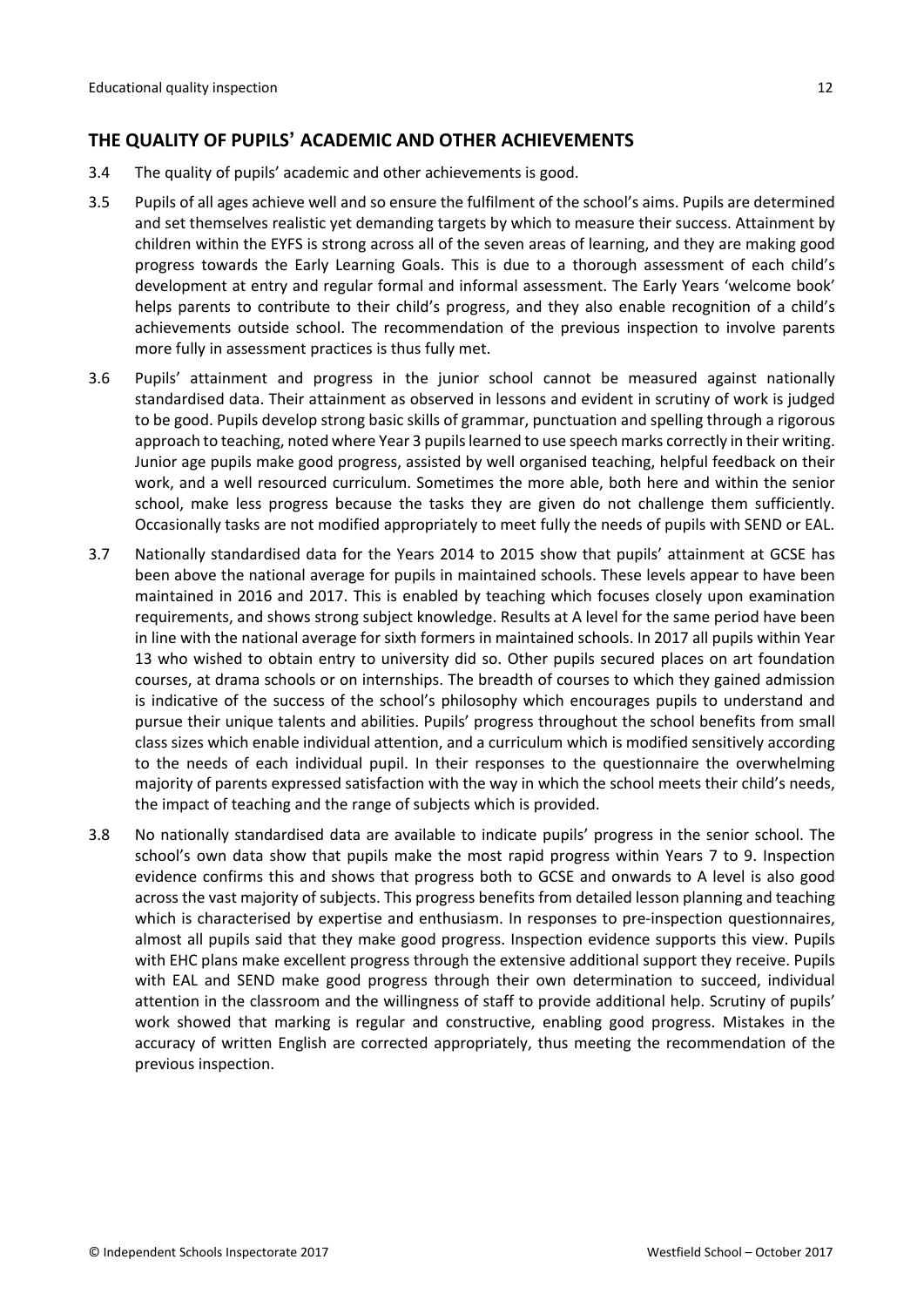- 3.9 Pupils' knowledge, skills and understanding are well developed. This is because they are enthusiastic learners and they apply recently acquired techniques to new situations confidently. For example in the EYFS children count those present within the classroom and thus calculate how many are absent. Year 7 used the skills of portraiture to draw the signs of the zodiac, and Year 13 pupils applied their knowledge of trigonometry to solve a mechanics problem accurately. Pupils throughout have a good level of knowledge; pupils in Year 5 understood how to 'sprint dodge' within netball and pupils in Year 6 showed a strong understanding of inherited characteristics in science. In the senior school, a GCSE English group showed high levels of literary analysis of dramatic structure and terminology within *An Inspector Calls.* Pupils apply knowledge confidently within modern foreign languages, with excellent use of the target language being noted within GCSE and A-level Spanish.
- 3.10 Pupils of all ages are good communicators and express themselves confidently. They explain clearly, reason logically and have a mature command of vocabulary, shown when Year 9 pupils compared the technical features of poems by Roald Dahl with *Jabberwocky*. They are confident in speaking in class, interviews or in assemblies. Years 3 and 4 presented to their peers and parents without showing any nerves, with several singing solos. These skills are developed because teaching actively encourages pupils to voice their opinions, and because pupils themselves are highly respectful of one another and make good listeners. This was evident in the patience of children in the EYFS when awaiting their turn to speak. In the creative arts, such as art, music and drama, pupils express their feelings with relish. This was shown by Year 7 pupils practising their developing sense of rhythm within a ukulele band, and by the high standards of portraiture evident around the school.
- 3.11 The pupils' numeracy skills are highly developed throughout the school. In the junior school pupils interpreted graphical information confidently and applied measuring skills accurately in design technology when making dioramas. Pupils of all ages apply their numeracy confidently in a wide variety of subjects. For example, they manipulate data expertly in science and geography, and are adept at interpreting graphs whether linear or non-linear, noted within biology. Thisis aided by careful curriculum planning, led by senior management, which has encouraged departments to promote numeracy as part of the science, technology, engineering and mathematics (STEM) project.
- 3.12 The pupils' ability to use ICT is much in evidence throughout the age groups and issupported by strong levels of resourcing and technical support. Junior school pupils make good use of the internet for research purposes and of portable electronic devices to record their work. Interactive whiteboards are used confidently to demonstrate their learning. Pupils in the senior school make frequent use of ICT, including for research, data capture and to improve the presentation of their work. Pupils within Year 10 used spreadsheets effectively, and a digital club enabled younger pupils to use a coding package to produce an animation.
- 3.13 Pupils throughout the school show strong study skills. They are well organised, make notes effectively and understand the need to collect information from a range of sources. Children within the EYFS take their first steps towards independent learning, supported by child-initiated activities, and helped by the 'big sister, little sister' project in which older pupils act as mentors. A project on the Egyptians encouraged junior school pupils to develop an independent approach to study. Some teaching is too closely directed to enable pupils to develop independence or show initiative in their learning. Where encouraged to do so, senior school pupils show good levels of independence, for example in their work for Year 9 poetry day, in the excellent personal investigations undertaken by pupils in Year 12 art and as demonstrated by those studying for the extended project qualification in Year 13. Overall, pupils have limited opportunities in lessons to practise higher order skills such as hypothesis and synthesis.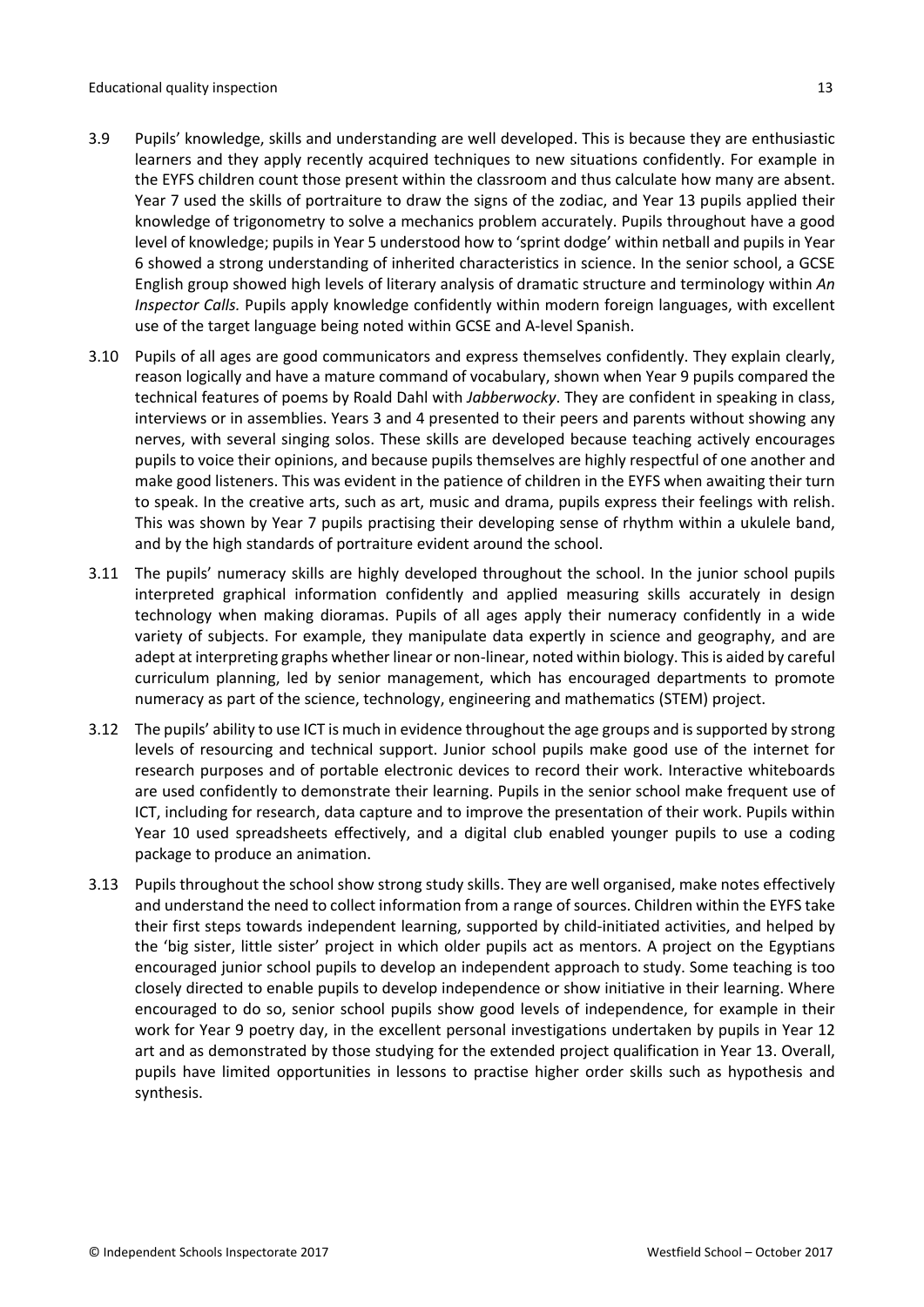- 3.14 Pupils' overall levels of achievement beyond the formal curriculum are good, including within sport, music and The Duke of Edinburgh's Award scheme (DofE) where there is occasional success at gold level. Pupils achieve outstanding success within the Young Enterprise Scheme, where the school is the current regional champion and has reached the national finals. This success is assisted by an extensive extra-curricular programme, and the ethos of the school, which actively promotes pupils' involvement in a broad range of activities.
- 3.15 Pupils' attitudes to learning are extremely positive. Children within the EYFS are enthusiastic and pupils throughout the junior school are committed and energetic learners. Pupils in the senior school are also highly motivated and the norm is to always give of one's best. Pupils' behaviour and attitudes to learning are excellent and pupils of all ages collaborate well and are mutually supportive. Many pupils are strongly self-motivated and some take additional GCSE subjects. Others choose to broaden their knowledge in other ways, for example in an after-school Japanese club where 17 pupils of various ages worked together very effectively. Contributory factors to this positive approach to learning are the ethos within the school which is enabled by supportive governance, strong leadership and management, and the constructive approach of parents.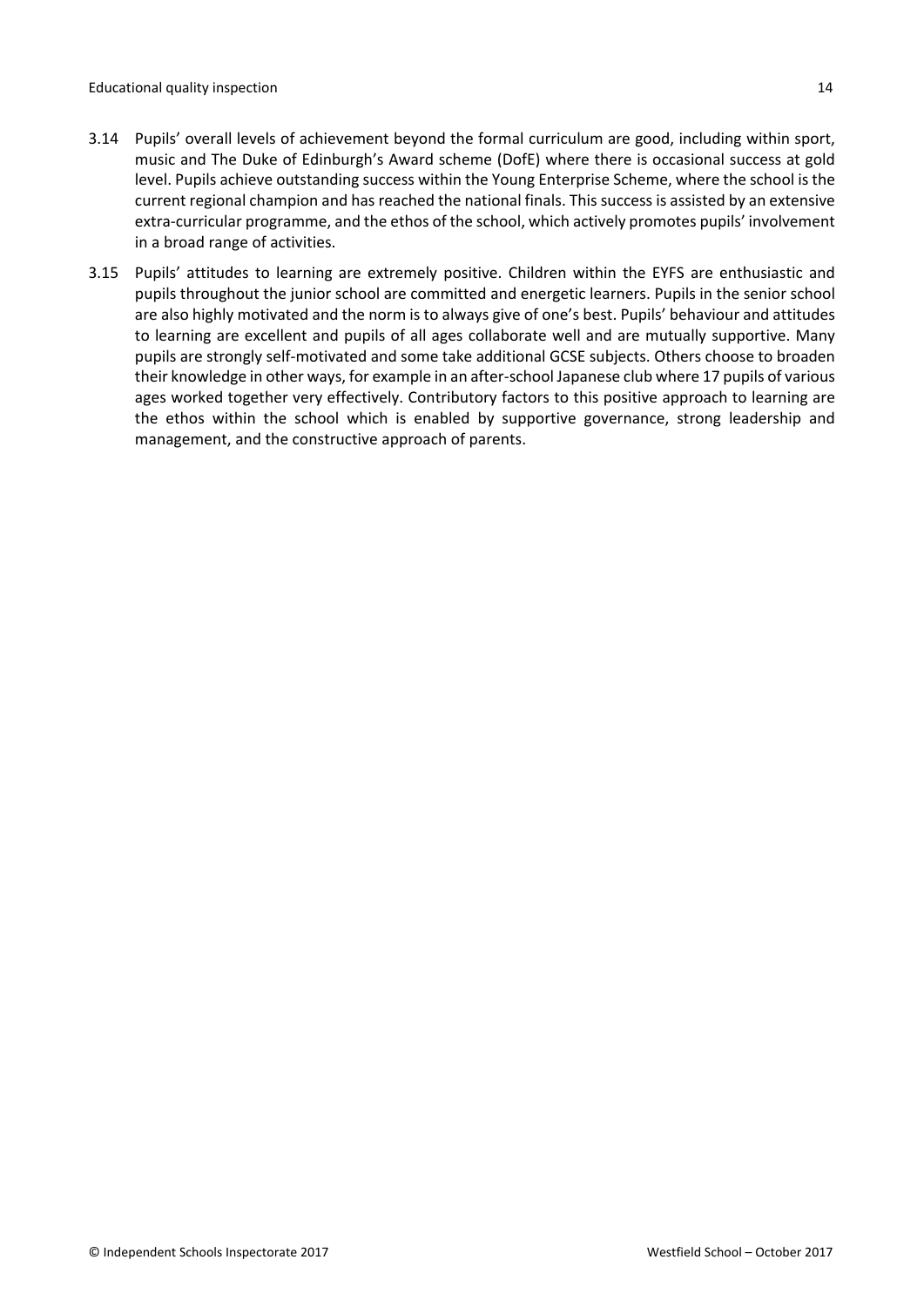## <span id="page-14-0"></span>**THE QUALITY OF THE PUPILS' PERSONAL DEVELOPMENT**

- 3.16 The quality of the pupils' personal development is excellent.
- 3.17 Pupils make strong progress in developing their self-confidence, perseverance and self-awareness. They are self-assured and demonstrate a sense of purpose, coupled to an enjoyment of life and the challenges which the day may bring. Pupils are actively encouraged to think for themselves about 'where they are' both within their studies and as people. At interview they were honest about their own strengths and weaknesses. The school ethos is very supportive of pupils' personal development and is successful in its measures to increase pupils' resilience. The personal, social, health and economic education programme (PSHE) contributes to pupils' strong self-awareness and provides effective strategies to cope with set-backs.
- 3.18 From an early age, pupils are enabled to understand the importance of making well-balanced decisions, thereby taking responsibility for their own future success and well-being. Children in the EYFS and in the junior school make suitable choices about healthy eating, evidenced by their sensible selection of food at lunchtime. Pupils develop rapidly the ability to understand what influences their own academic performance and how the decisions they make are important determinants of their own success. The PSHE programme and the form council both enable pupils to make properly informed decisions, including the need for the full consideration of a range of options. Pupils in Years 9 and 11 make appropriate subject choices at GCSE and A level and receive suitable advice in doing so. A few pupils in the questionnaire were critical of the quality of the advice which they receive about choice of subject or career. However, pupils at interview were very happy with the courses which they had chosen, and praised the quality of the careers advice and guidance which they received from the school.
- 3.19 Pupils develop an increasing spiritual awareness and an attendant appreciation of the non-material aspects of life. This arises as a natural consequence of the way in which the school's ethos encourages self-reflection. Pupils in Year 5, when asked to think of situations which made them feel awkward, and then to discuss possible strategies for dealing with the difficulty, expressed their feelings clearly and demonstrated high levels of self-reflection. Pupils' creative writing, their drama, and the excellent art work around the school illustrate different ways in which pupils successfully express their feelings and emotions. Self-reflection is also promoted effectively through assemblies and special occasions, such as Remembrance Day, and the PSHE programme, which includes mindfulness as a strategy for promoting relaxation and consideration of 'other worldly' matters.
- 3.20 Pupils demonstrate a strong moral framework, and an instinctive ability to distinguish right from wrong. They have a clear understanding of the need for rules and an acceptance of what will happen if they are broken. In the junior school the rules are prominently displayed and during discussions pupils spoke confidently about the high expectations of staff and the consequences should the rules be broken. In the questionnaire a small minority of pupils in the senior school expressed a view that staff do not treat them fairly. However, at interview, pupils were clear that on the whole sanctions are applied fairly and they respond well to the expectations staff show, although they feel a few staff are inconsistent in their interpretation of the school's rewards policy, which pupils find discouraging. The school's records show that sanctions, where necessary, are applied appropriately. Pupils' behaviour is excellent and pupils are highly supportive of one another. Throughout the junior and senior schools pupils help one another through the 'big sister, little sister' mentoring scheme. Pupils are aware of their place in society and how they can contribute positively within school through democratic processes, such as the form council and the election of house captains, eco-captain and head girls. Pupils' very positive attitudes and values are shaped by the strong system for pastoral care and the positive ethos which is set by leadership and management. Some pupils also participate in international conferences and networks promoted by the Round Square organisation, thereby broadening their understanding of the wider world. In their responses to the questionnaire almost all parents were positive about the ways in which the school supported their child's personal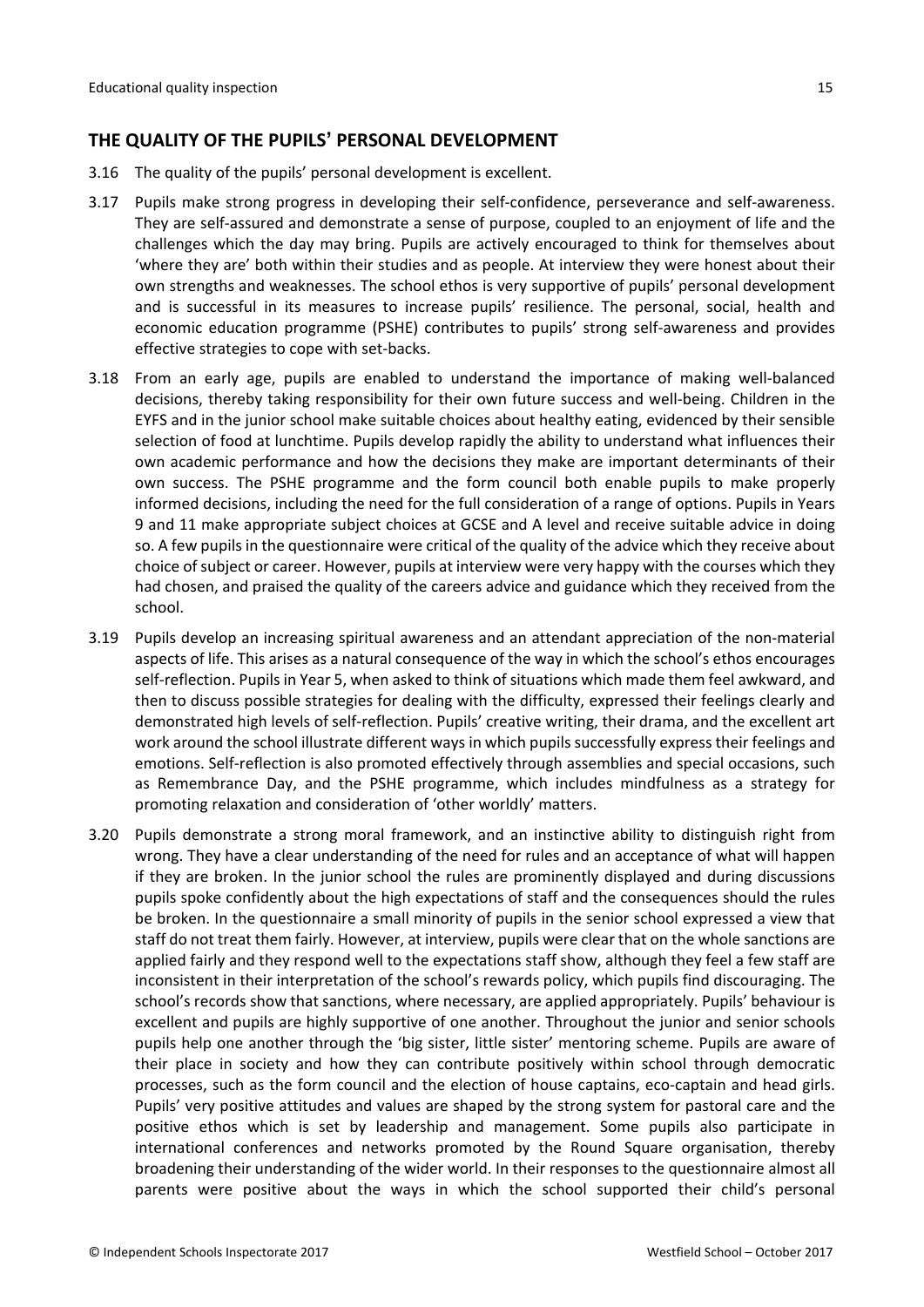development and promoted good behaviour, and about how it met their child's pastoral and welfare needs.

- 3.21 Pupils have a highly developed social awareness which ensures that they make a strong contribution to the school community. They work effectively with their peers and see it as a personal duty to benefit others. Within the junior school, pupils co-operate readily through a system of 'talk partners'. They combine within an enterprise group to make bath bombs for sale at the school fair to raise funds for their charity to support the black rhino. In the senior school, pupils learn to co-operate with their peers within school, nationally and internationally, in response to the system of six 'pillars' which seeks to make co-operation and mutual support systematic. Pupils are unfailingly polite, both towards one another, and to staff and visitors. A small minority of senior school pupils in the questionnaire commented adversely on the school's measures to combat bullying but recorded incidents of bullying are rare and pupils commented that pupils are essentially very kind towards one another.
- 3.22 Pupils make an outstanding contribution towards their own and the wider community. In the junior school each house chooses a charity to support through the course of the year. Pupils participate in charity 'fun runs', donate harvest festival gifts to a local charity for the homeless and host coffee mornings to support a cancer support charity. In the senior school, the strong level of contribution to the community is evidenced through the involvement of Year 9 in a youth service and leadership award, the large numbers of participants in the DofE, the many roles of responsibility which pupils undertake and the exceptional contribution which pupils make towards a range of charities. This contribution is further extended at sixth-form level through contributions to international service projects. Senior school pupils help in the junior school and during an enrichment week in July, volunteer in local special schools.
- 3.23 Pupils greatly value the diverse backgrounds represented in the school, demonstrating tolerance for and interest in the beliefs and customs of others. For example, children in the EYFS commented that it doesn't matter what colour a person's skin is, all people are the same. Pupils show interest in each other's dress, and what symbolism may be attached to particular styles. Throughout the school there is a strong sense of family and togetherness and pupils accept absolutely the different cultures which are represented within the school. Pupils welcome and support visiting pupils from different backgrounds, including those from Tasmania, Greece and Japan. The six 'pillars' of the Round Square movement which the school espouses in its ethos contribute positively to pupils' strong development in this area, as well as a supportive parental body which helps the school to celebrate other cultures, for example in providing a demonstration of Thai cookery.
- 3.24 Pupils of all ages are well informed about how to keep healthy. In the questionnaire they were almost unanimous in saying that they knew how to keep safe on-line, recognising the protection which the suitably filtered network provides. They are clear about e-safety rules, and are well informed about the risks of cyber-bullying through a suitably resourced PSHE programme. Pupils are very clear about how to stay healthy through exercise, diet and drinking sufficient water, with games being a compulsory part of the curriculum throughout the school.